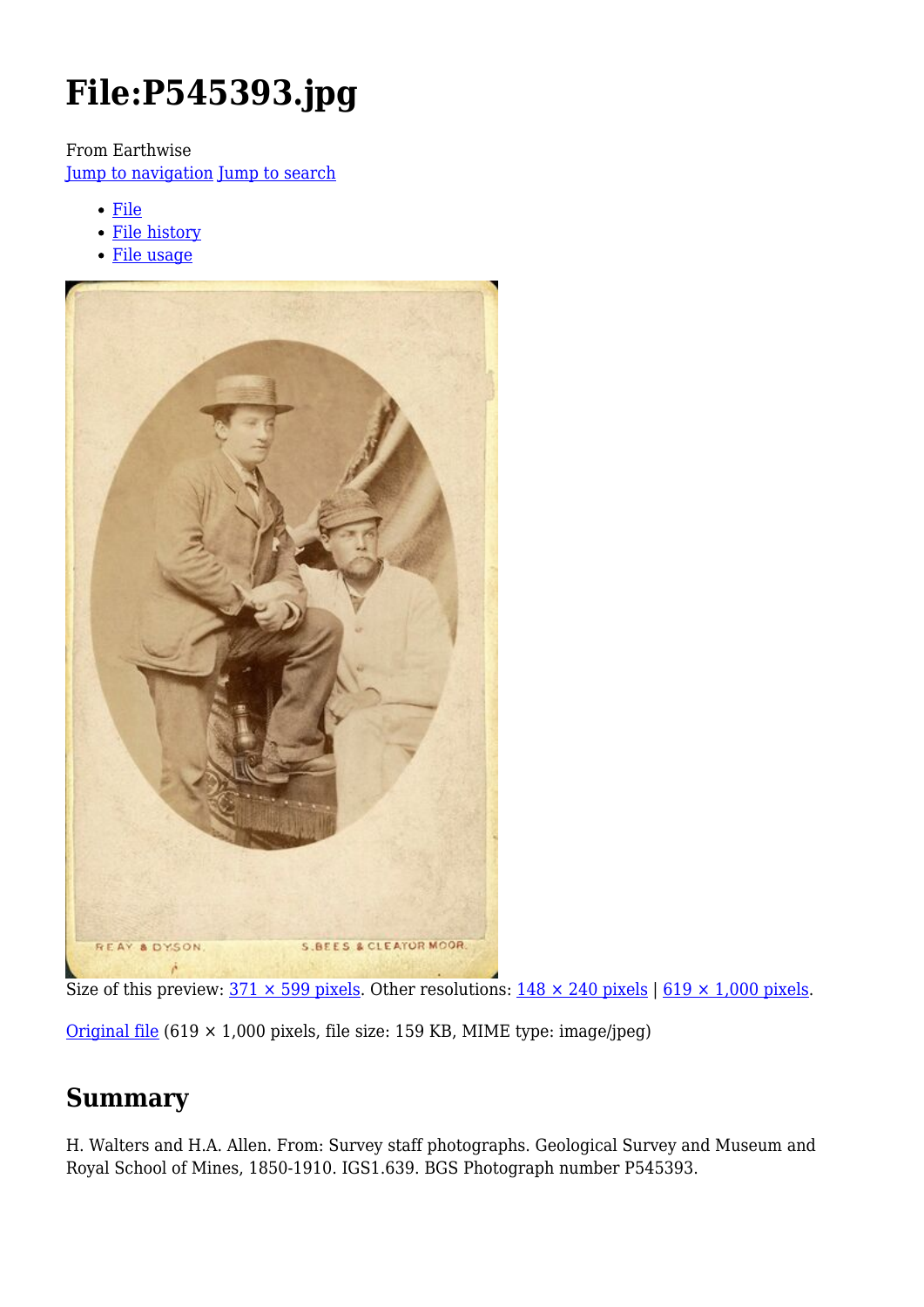# **File history**

Click on a date/time to view the file as it appeared at that time.

| Date/Time                     | <b>Thumbnail Dimensions</b>      | <b>User</b>                    | <b>Comment</b>                                                                                                                                                                              |
|-------------------------------|----------------------------------|--------------------------------|---------------------------------------------------------------------------------------------------------------------------------------------------------------------------------------------|
| current 20:52, 28 August 2020 | $619 \times 1,000$<br>$(159$ KB) | Scotfot<br>(talk)<br>contribs) | H. Walters and H.A. Allen.<br>From: Survey staff<br>photographs. Geological<br>Survey and Museum and<br>Royal School of Mines,<br>1850-1910. IGS1.639. BGS<br>Photograph number<br>P545393. |

You cannot overwrite this file.

# **File usage**

The following 2 pages link to this file:

- [Henry Attwool Allen](http://earthwise.bgs.ac.uk/index.php/Henry_Attwool_Allen)
- [Hugh Walters](http://earthwise.bgs.ac.uk/index.php/Hugh_Walters)

Retrieved from ['http://earthwise.bgs.ac.uk/index.php?title=File:P545393.jpg&oldid=49206](http://earthwise.bgs.ac.uk/index.php?title=File:P545393.jpg&oldid=49206)'

## **Navigation menu**

#### **Personal tools**

- Not logged in
- [Talk](http://earthwise.bgs.ac.uk/index.php/Special:MyTalk)
- [Contributions](http://earthwise.bgs.ac.uk/index.php/Special:MyContributions)
- [Log in](http://earthwise.bgs.ac.uk/index.php?title=Special:UserLogin&returnto=File%3AP545393.jpg&returntoquery=action%3Dmpdf)
- [Request account](http://earthwise.bgs.ac.uk/index.php/Special:RequestAccount)

#### **Namespaces**

- [File](http://earthwise.bgs.ac.uk/index.php/File:P545393.jpg)
- [Discussion](http://earthwise.bgs.ac.uk/index.php?title=File_talk:P545393.jpg&action=edit&redlink=1)

 $\Box$ 

#### **Variants**

#### **Views**

- [Read](http://earthwise.bgs.ac.uk/index.php/File:P545393.jpg)
- [Edit](http://earthwise.bgs.ac.uk/index.php?title=File:P545393.jpg&action=edit)
- [View history](http://earthwise.bgs.ac.uk/index.php?title=File:P545393.jpg&action=history)